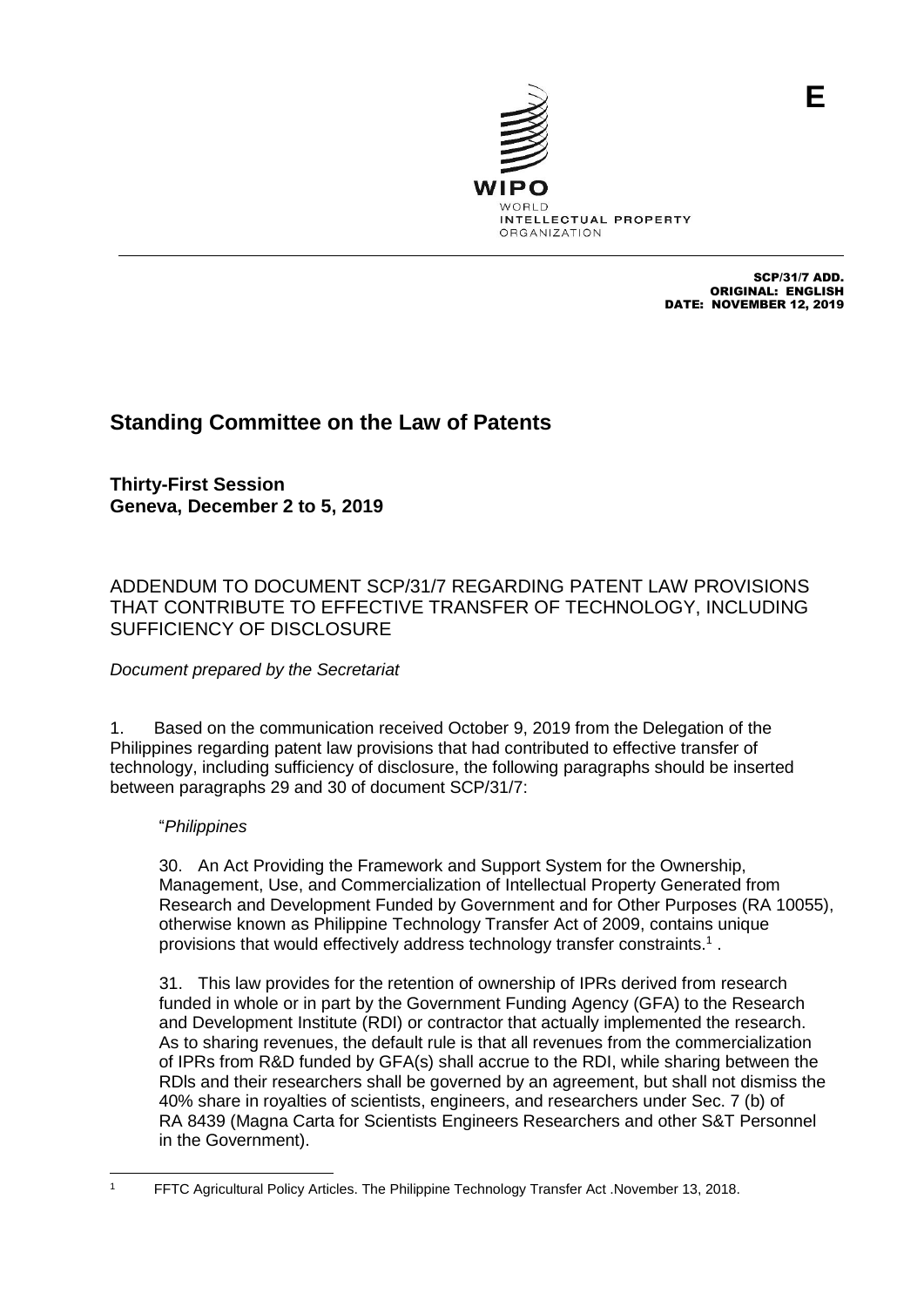32. On the use of income, public RDls undertaking technology transfer shall be vested with the authority to use its share of the revenues derived from commercialization of IP generated from R&D funded by GFAs. All income generated from the commercialization of IPRs from R&D funded by public funds shall be constituted as a revolving fund for specific uses, including for use of defraying the cost in technology transfer and IP Protection. The law is armed with a special provision providing for a fairness opinion report when the RDI fails to benefit from public bidding. It provide the alternative to RDls or any contractor undertaking commercialization to avail of the fairness opinion report, in lieu of the tedious government procurement process to hasten commercialization of IPRs in public RDls.

33. In terms of capacity building, Department of Science and Technology (DOST) is mandated to take the lead in enabling smaller RDls to be capacitated such that they will be able to manage and commercialize their own IPS efficiently. The law likewise provides for enabling institutional mechanisms to hasten commercialization such as the establishment of Technology Licensing Offices and Technology Business Development Offices. RDls are also mandated to craft their own IP Policy frameworks with reference to the law.

34. A safeguard provision allowing government to assume ownership or use to exploit in cases of national emergency or other circumstances of extreme urgency is provided for in the law. Also, in the event where RDls fail to commercialize or file protection for potential public funded IPRs, the GFAs can take ownership of the technology. However, the rights to the potential IPR shall revert to the RDI upon the cessation of the existence of the cases or when RDls elect to recover ownership as determined by the designated authority.

35. In meritorious cases and to help ensure successful commercialization, the law indicates that an RDI shall allow its researcher-employee to commercialize or pursue commercialization of the IPRs generated form R & D funded by GFA by creating, owning, controlling, managing a company or spin-off firm undertaking commercialization, or accepting employment in a spin-off firm undertaking such commercialization.

36. To ensure commercialization, the law provides for mechanisms that will enhance the environment for diffusing technologies of IPRs. The Act mandates the establishment of a Technology Information Access facility, Technology Licensing Offices (TLOs) and/or Technology Business Development Offices and development of Internal IP Policies.

37. Inherently, the law will have a positive impact on researchers, RDls, the public and even on the country's eminent and traditional resources provided that it is efficiently implemented and enforced. It will allow faster diffusion of valuable research outputs, thus ensuring accessibility and availability of important technologies or by-products (medicines, farms inputs, etc.) to the public. The creation of spin-off companies could mean more job opportunities for Filipinos.

38. For researchers, it will create financially rewarding environment for them by virtue of a mandated 40% minimum share in royalties. It is also seen that R&D workers would stick to their careers locally, and reversing the trend of brain drain among R&D workers or shifting to non-science jobs. More researchers would also venture to S&T/research, which in effect could generate more technological innovations and breakthroughs.

39. For RDls, this would generate increased licensing and royalty revenues given the fact that the IPR are lodged to them via assignment. This would alo encourage more